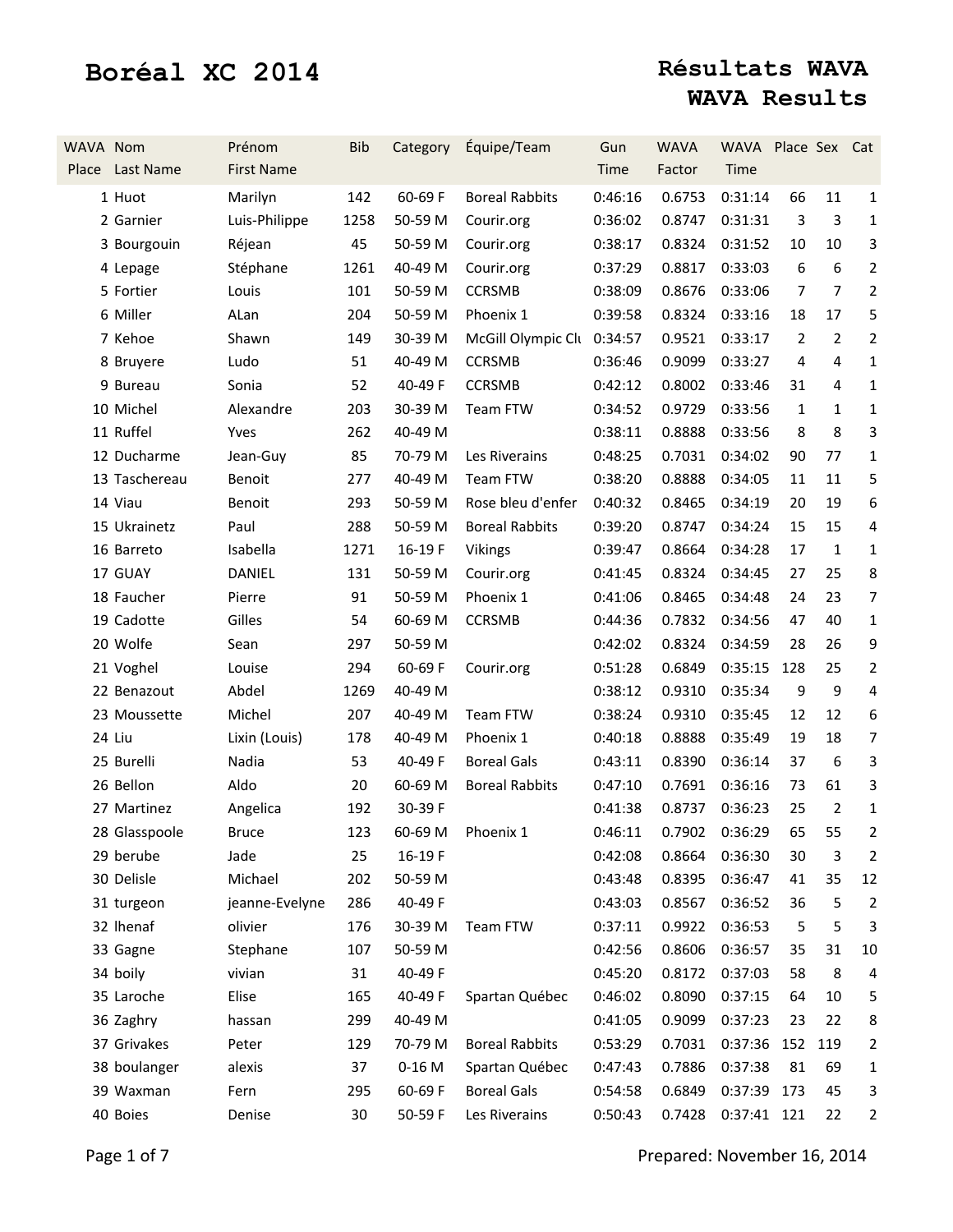| WAVA Nom | Place Last Name             | Prénom<br><b>First Name</b> | <b>Bib</b> | Category | Équipe/Team            | Gun<br>Time | <b>WAVA</b><br>Factor        | WAVA Place Sex Cat<br>Time |     |                |                         |
|----------|-----------------------------|-----------------------------|------------|----------|------------------------|-------------|------------------------------|----------------------------|-----|----------------|-------------------------|
|          | 41 Doire                    | Gilles                      | 83         | 50-59 M  | <b>Boreal Rabbits</b>  | 0:43:12     | 0.8747                       | 0:37:47                    | 38  | 32             | 11                      |
|          | 42 Prendergast              | Annie                       | 1265       | 50-59 F  |                        | 0:49:46     | 0.7621                       | 0:37:56                    | 103 | 15             | $\mathbf{1}$            |
|          | 43 Gagnon                   | Mathieu                     | 109        | 30-39 M  | Courir.org             | 0:38:49     | 0.9788                       | 0:38:00                    | 14  | 14             | $\overline{\mathbf{4}}$ |
|          | 44 Berthiaume               | Max                         | 23         | 16-19 M  | <b>Vikings</b>         | 0:39:37     | 0.9670                       | 0:38:18                    | 16  | 16             | $\mathbf{1}$            |
|          | 45 Bouchard Paquet Gregoire |                             | 35         | 16-19 M  |                        | 0:41:02     | 0.9419                       | 0:38:39                    | 22  | 21             | $\overline{2}$          |
|          | 46 Pelletier                | Guillaume                   | 229        | 20-29 M  | <b>Vikings</b>         | 0:38:42     | 1.0000                       | 0:38:42                    | 13  | 13             | $\mathbf{1}$            |
|          | 47 Moureaux                 | Alain                       | 1263       | 60-69 M  | <b>Boreal Rabbits</b>  | 0:51:28     | 0.7550                       | 0:38:52                    | 129 | 104            | 5                       |
|          | 48 Lapalme                  | Sylvain                     | 164        | 50-59 M  | Les Riverains          | 0:45:04     | 0.8676                       | 0:39:06                    | 50  | 43             | 13                      |
|          | 49 Marcoux                  | Judith                      | 187        | 20-29 F  | Spartan Québec         | 0:44:22     | 0.8852                       | 0:39:16                    | 46  | $\overline{7}$ | $\mathbf{1}$            |
|          | 50 Foley                    | Sheila                      | 97         | 40-49 F  | <b>Boreal Gals</b>     | 0:49:50     | 0.7911                       | 0:39:25                    | 104 | 16             | 9                       |
|          | 51 Bédard                   | Emmanuelle                  | 17         | 40-49 F  |                        | 0:46:19     | 0.8513                       | 0:39:25                    | 67  | 12             | 6                       |
|          | 52 boulanger                | noemie                      | 38         | $0-16F$  | Spartan Québec         | 0:50:17     | 0.7866                       | 0:39:33                    | 112 | 20             | 1                       |
|          | 53 boulanger                | simon                       | 39         | 30-39 M  | Spartan Québec         | 0:40:33     | 0.9788                       | 0:39:42                    | 21  | 20             | 5                       |
|          | 54 Galland-Hébert           | Léopold-Tom                 | 111        | 16-19 M  | Vikings                | 0:42:18     | 0.9419                       | 0:39:51                    | 32  | 28             | 3                       |
|          | 55 bottjer                  | jeff                        | 33         | 40-49 M  | funky chicken          | 0:45:15     | 0.8817                       | 0:39:53                    | 56  | 49             | 14                      |
|          | 56 Finestone                | Dvorah                      | 92         | 50-59 F  |                        | 0:53:06     | 0.7525                       | 0:39:57                    | 150 | 33             | 3                       |
|          | 57 Nadeau                   | Yves                        | 211        | 50-59 M  |                        | 0:48:02     | 0.8324                       | 0:39:59                    | 85  | 72             | 17                      |
|          | 58 Joycey                   | Philip                      | 146        | 50-59 M  | <b>Joy Running</b>     | 0:47:40     | 0.8395                       | 0:40:01                    | 79  | 67             | 15                      |
|          | 59 Tourangeau               | Mathieu                     | 285        | 30-39 M  | Spartan Québec         | 0:42:07     | 0.9521                       | 0:40:05                    | 29  | 27             | $\overline{7}$          |
|          | 60 Glenn                    | Helen                       | 124        | 60-69 F  | St. T. Swifts          | 0:59:24     | 0.6753                       | 0:40:07                    | 219 | 73             | 4                       |
|          | 61 Pilon                    | Louis                       | 1264       | 50-59 M  |                        | 0:46:01     | 0.8747                       | 0:40:15                    | 63  | 54             | 14                      |
|          | 62 Hickson                  | Gilles                      | 141        | 30-39 M  |                        | 0:42:21     | 0.9521                       | 0:40:20                    | 33  | 29             | 8                       |
|          | 63 Lacharité                | Anne-Marie                  | 157        | 30-39 F  |                        | 0:45:42     | 0.8830                       | 0:40:22                    | 61  | 9              | $\overline{2}$          |
|          | 64 Bourassa                 | Monique                     | 40         | 50-59 F  | <b>Joy Running</b>     | 0:58:12     | 0.6946                       | 0:40:25                    | 202 | 60             | 8                       |
|          | 65 Auger                    | Isabelle                    | 9          | 40-49 F  | Courir.org             | 0:47:55     | 0.8454                       | 0:40:31                    | 82  | 13             | $\overline{7}$          |
|          | 66 Pichette                 | François                    | 233        | 40-49 M  | <b>Boreal Pirates</b>  | 0:43:52     | 0.9240                       | 0:40:32                    | 42  | 36             | 10                      |
|          | 67 gauthier                 | jacques                     | 114        | 60-69 M  |                        | 0:51:20     | 0.7902                       | 0:40:34 126                |     | 103            | 4                       |
|          | 68 Courville                | Bernard                     | 71         |          | 50-59 M Boreal Pirates |             | 0:47:57  0.8465  0:40:35  83 |                            |     | 70             | 16                      |
|          | 69 Sim                      | lan                         | 267        | 80-99 M  | Raisin River Ramb      | 1:08:02     | 0.5985                       | 0:40:43 252 160            |     |                | 3                       |
|          | 70 Paquet                   | Sylvain                     | 223        | 40-49 M  |                        | 0:45:16     | 0.9028                       | 0:40:52                    | 57  | 50             | 15                      |
|          | 71 Grondin                  | Jean                        | 130        | 50-59 M  | <b>Boreal Pirates</b>  | 0:50:27     | 0.8113                       | 0:40:56 116                |     | 95             | 25                      |
|          | 72 Kersley                  | Susan                       | 151        | 70-79F   |                        | 1:09:46     | 0.5885                       | 0:41:03 258                |     | 96             | 1                       |
|          | 73 Lin                      | Qiurong                     | 177        | 40-49 M  |                        | 0:43:46     | 0.9380                       | 0:41:04                    | 40  | 34             | 9                       |
|          | 74 Ludlow                   | Bill                        | 181        | 50-59 M  | Phoenix 1              | 0:50:11     | 0.8184                       | 0:41:04 108                |     | 89             | 23                      |
|          | 75 postmus                  | peter                       | 239        | 40-49 M  |                        | 0:45:09     | 0.9099                       | 0:41:04                    | 53  | 46             | 13                      |
|          | 76 Bibby                    | Marilyn                     | 27         | 40-49 F  |                        | 0:50:18     | 0.8172                       | 0:41:06                    | 113 | 21             | 11                      |
|          | 77 Gambu                    | Isabelle                    | 112        | 40-49 F  |                        | 0:49:25     | 0.8322                       | 0:41:07                    | 100 | 14             | 8                       |
|          | 78 noel                     | francois                    | 216        | 30-39 M  |                        | 0:41:44     | 0.9885                       | 0:41:16                    | 26  | 24             | 6                       |
|          | 79 Perras                   | Michael                     | 230        | 50-59 M  |                        | 0:48:45     | 0.8465                       | 0:41:16                    | 93  | 80             | 20                      |
|          | 80 Majewski                 | Jacek                       | 186        | 40-49 M  |                        | 0:45:53     | 0.9028                       | 0:41:25                    | 62  | 53             | 16                      |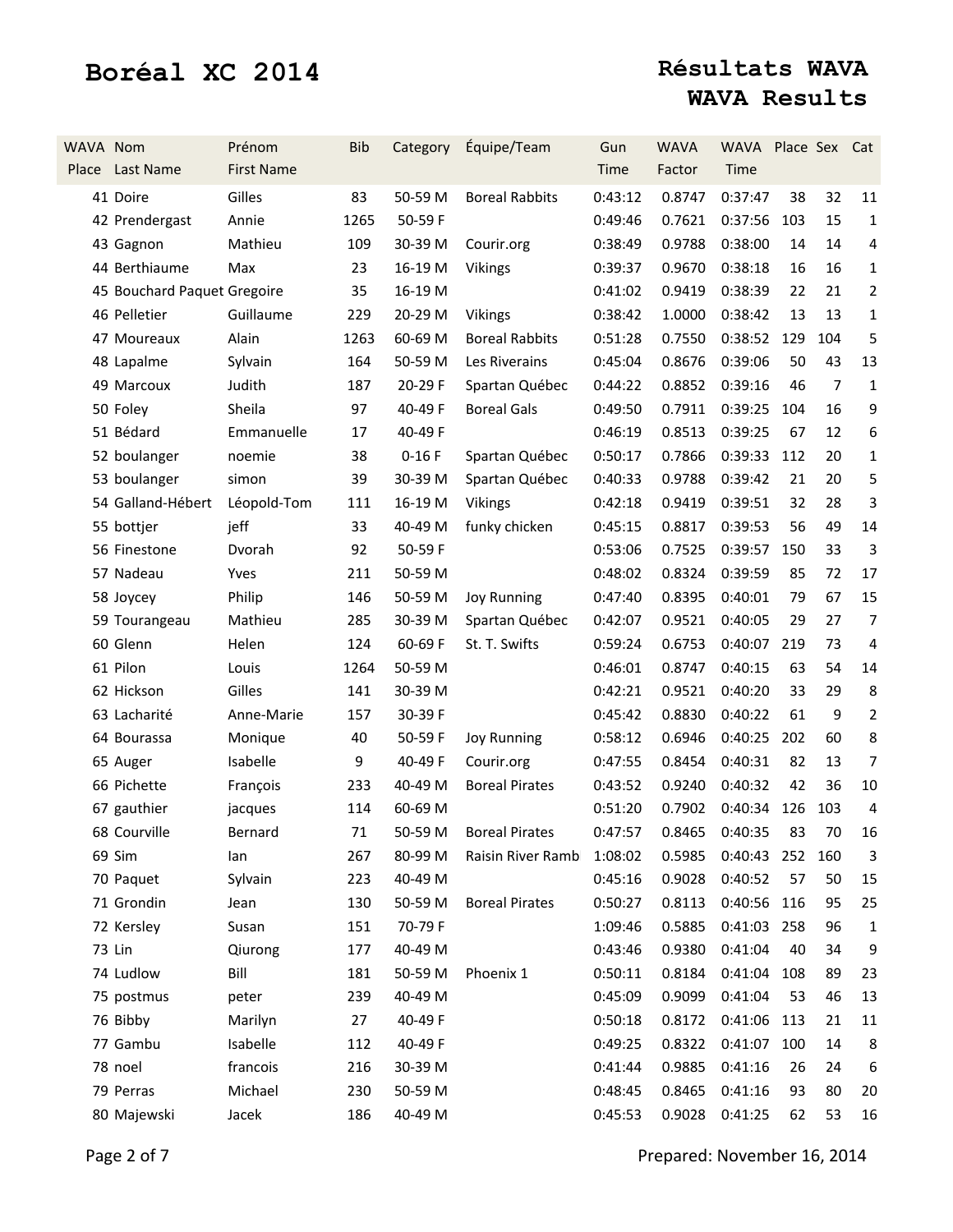| WAVA Nom | Place Last Name            | Prénom<br><b>First Name</b> | <b>Bib</b>     | Category | Équipe/Team               | Gun<br>Time | <b>WAVA</b><br>Factor         | WAVA Place Sex Cat<br>Time |     |     |                  |
|----------|----------------------------|-----------------------------|----------------|----------|---------------------------|-------------|-------------------------------|----------------------------|-----|-----|------------------|
|          | 81 Lebeau                  | Donald                      | 169            | 30-39 M  |                           | 0:42:56     | 0.9662                        | 0:41:29                    | 34  | 30  | $9\,$            |
|          | 82 Collins                 | Pierre                      | 67             | 40-49 M  |                           | 0:47:02     | 0.8817                        | 0:41:29                    | 72  | 60  | 19               |
|          | 83 Hebert                  | Sylvain                     | 138            | 50-59 M  |                           | 0:48:06     | 0.8676                        | 0:41:44                    | 86  | 73  | 18               |
|          | 84 Chauvin                 | Frédéric                    | 64             | 40-49 M  | <b>Vikings</b>            | 0:47:22     | 0.8817                        | 0:41:46                    | 74  | 62  | 20               |
|          | 85 Vasconcellos            | Marcos                      | 291            | 40-49 M  |                           | 0:44:52     | 0.9310                        | 0:41:46                    | 48  | 41  | 12               |
|          | 86 Carrier                 | David                       | 56             | 50-59 M  | <b>Boreal Pirates</b>     | 0:48:16     | 0.8676                        | 0:41:52                    | 87  | 74  | 19               |
|          | 87 hebert                  | dominic                     | 137            | 40-49 M  |                           | 0:44:21     | 0.9451                        | 0:41:55                    | 44  | 38  | $11\,$           |
|          | 88 Delsemme                | Nicole                      | 77             | 60-69 F  | Les Riverains             | 1:03:04     | 0.6656                        | 0:41:59 237                |     | 81  | 5                |
|          | 89 Poirier                 | Isabelle                    | 237            | 40-49 F  | Rose bleu d'enfer         | 0:51:26     | 0.8172                        | 0:42:02 127                |     | 24  | 12               |
|          | 90 Easton                  | Gary                        | 90             | 40-49 M  | Footmed                   | 0:46:39     | 0.9028                        | 0:42:07                    | 70  | 58  | 18               |
|          | 91 Zouaoui                 | Nabil                       | 300            | 40-49 M  |                           | 0:47:30     | 0.8888                        | 0:42:13                    | 75  | 63  | 21               |
|          | 92 Girard                  | Albert                      | 119            | 60-69 M  |                           | 0:54:25     | 0.7761                        | 0:42:14 163                |     | 125 | 6                |
|          | 93 Benjelloun              | Soufiane                    | 21             | 16-19 M  | <b>Vikings</b>            | 0:44:22     | 0.9550                        | 0:42:22                    | 45  | 39  | $\sqrt{4}$       |
|          | 94 Harris                  | Donald                      | 134            | 50-59 M  |                           | 0:50:33     | 0.8395                        | 0:42:26                    | 117 | 96  | 26               |
|          | 95 Papillon                | Mélanie                     | 221            | 40-49 F  |                           | 0:49:52     | 0.8513                        | 0:42:27                    | 106 | 18  | 10               |
|          | 96 Foroglou                | Christopher                 | 99             | 50-59 M  | Phoenix 1                 | 0:51:14     | 0.8324                        | 0:42:39                    | 125 | 102 | 29               |
|          | 97 Gagné                   | Réjean                      | 222            | 50-59 M  | <b>CCRSMB</b>             | 0:49:16     | 0.8676                        | 0:42:45                    | 98  | 85  | 21               |
|          | 98 Muzard                  | Camilo                      | 209            | 30-39 M  | Dream Big Run Fa: 0:45:01 |             | 0.9521                        | 0:42:52                    | 49  | 42  | $10\,$           |
|          | 99 Kiddell                 | Dawn                        | 153            | 50-59 F  |                           | 0:56:18     | 0.7621                        | 0:42:54                    | 190 | 53  | $\boldsymbol{6}$ |
|          | 100 Girard                 | Pierre                      | 121            | 50-59 M  | Girard-Hebert             | 0:49:29     | 0.8676                        | 0:42:56                    | 101 | 87  | 22               |
|          | 101 Allard                 | Isabelle                    | $\overline{4}$ | 30-39 F  | Rose bleu d'enfer         | 0:49:50     | 0.8616                        | 0:42:57                    | 105 | 17  | 3                |
|          | 102 Lafave                 | Wendell                     | 158            | 60-69 M  |                           | 0:55:56     | 0.7691                        | 0:43:01                    | 185 | 134 | $\overline{7}$   |
|          | 103 Lafleur                | Pierre                      | 159            | 40-49 M  |                           | 0:48:24     | 0.8888                        | 0:43:01                    | 88  | 75  | 25               |
|          | 104 Bourgeois              | Lorraine                    | 42             | 50-59 F  |                           | 0:55:06     | 0.7814                        | 0:43:03                    | 176 | 47  | $\overline{4}$   |
|          | 105 Gobeil                 | Chantal                     | 125            | 50-59 F  |                           | 0:55:19     | 0.7814                        | 0:43:13 179                |     | 49  | 5                |
|          | 106 Levesque               | Stephane                    | 175            | 40-49 M  |                           | 0:47:31     | 0.9099                        | 0:43:14                    | 76  | 64  | 22               |
|          | 107 Kerr                   | Matthew                     | 150            | 40-49 M  |                           | 0:46:28     | 0.9310                        | 0:43:15                    | 69  | 57  | 17               |
|          | 108 Durocher Beauln Nicole |                             | 1257           | 50-59 F  |                           |             | 0:56:51  0.7621  0:43:20  193 |                            |     | 54  | $\overline{7}$   |
|          | 109 Sirois                 | Alexandre                   | 268            | 30-39 M  |                           | 0:45:11     | 0.9592                        | 0:43:20                    | 54  | 47  | 12               |
|          | 110 gareau                 | anne-marie                  | 113            | 40-49 F  | Rose bleu d'enfer         | 0:53:38     | 0.8090                        | 0:43:23 156                |     | 36  | 17               |
|          | 111 Joycey                 | Matt                        | 145            | 20-29 M  | <b>Joy Running</b>        | 0:43:26     | 1.0000                        | 0:43:26                    | 39  | 33  | 2                |
|          | 112 Poirier                | Anne Marie                  | 236            | 30-39 F  |                           | 0:49:59     | 0.8701                        | 0:43:29                    | 107 | 19  | 4                |
|          | 113 Robitaille             | Jean                        | 258            | 50-59 M  |                           | 0:50:16     | 0.8676                        | 0:43:37 111                |     | 92  | 24               |
|          | 114 belgrave               | gerard                      | 19             | 30-39 M  |                           | 0:45:09     | 0.9662                        | 0:43:37                    | 52  | 45  | 11               |
|          | 115 LeMoyne                | Marc                        | 173            | 40-49 M  |                           | 0:48:42     | 0.8958                        | 0:43:38                    | 91  | 78  | 26               |
|          | 116 Boucher                | Heleen                      | 36             | 70-79 F  |                           | 1:16:53     | 0.5692                        | 0:43:46                    | 273 | 107 | $\overline{2}$   |
|          | 117 Boissonnault-Frai Yves |                             | 32             | 50-59 M  |                           | 0:50:35     | 0.8676                        | 0:43:53 118                |     | 97  | 27               |
|          | 118 Letendre               | Johanne                     | 174            | 40-49 F  |                           | 0:52:00     | 0.8454                        | 0:43:58 133                |     | 27  | 13               |
|          | 119 Denicourt              | Gaspard                     | 78             | 20-29 M  | The best team             | 0:43:59     | 1.0000                        | 0:43:59                    | 43  | 37  | 3                |
|          | 120 Allore                 | Andre                       | 5              | 50-59 M  | <b>Boreal Raptors</b>     | 0:52:03     | 0.8465                        | 0:44:04 134 107            |     |     | 31               |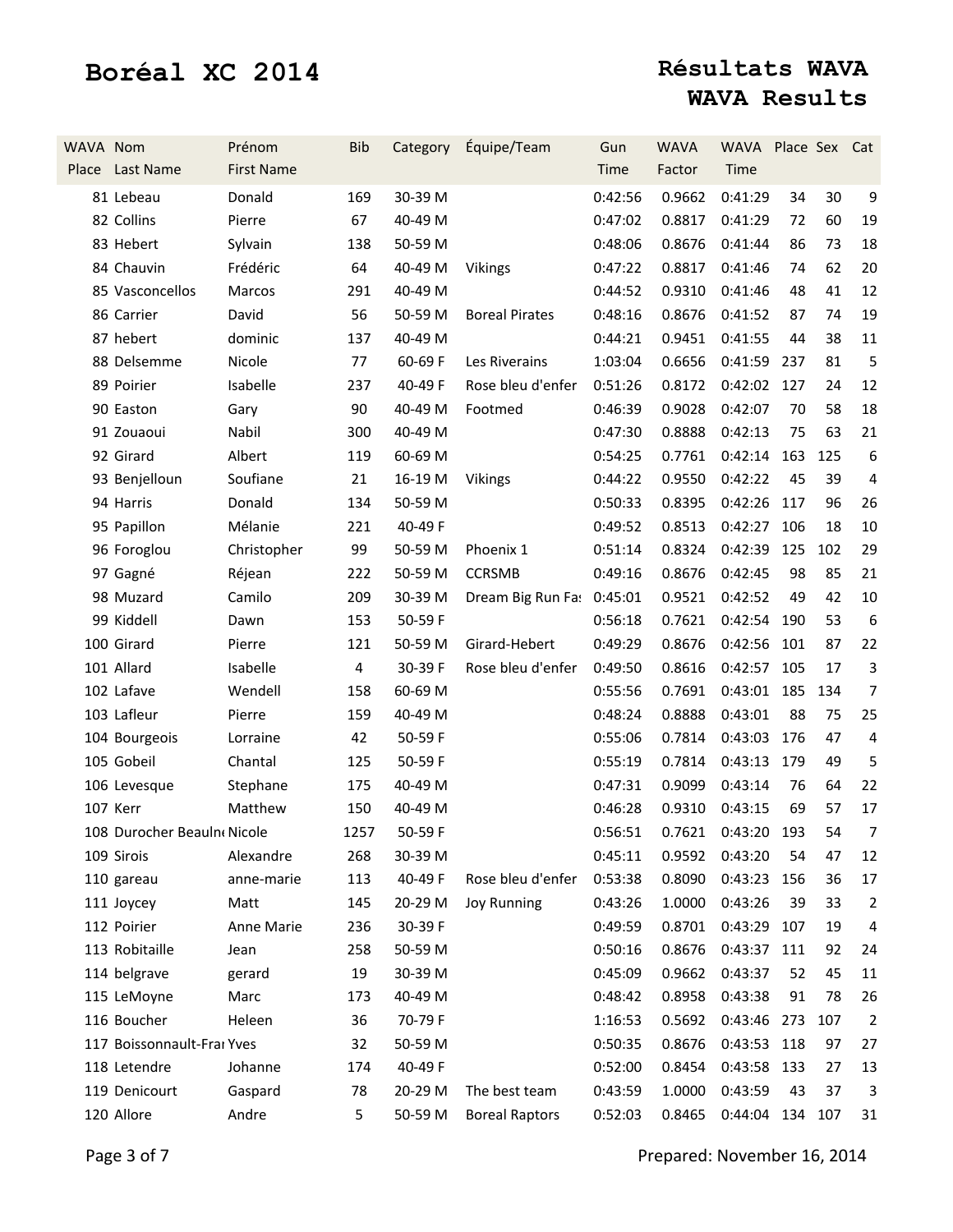| WAVA Nom | Place Last Name  | Prénom<br><b>First Name</b> | <b>Bib</b> | Category | Équipe/Team               | Gun<br>Time | <b>WAVA</b><br>Factor    | WAVA Place Sex<br>Time |     |     | Cat              |
|----------|------------------|-----------------------------|------------|----------|---------------------------|-------------|--------------------------|------------------------|-----|-----|------------------|
|          | 121 Chapdelaine  | Émile                       | 61         | 16-19 M  | <b>Vikings</b>            | 0:45:05     | 0.9790                   | 0:44:08                | 51  | 44  | 5                |
|          | 122 Mac Allister | julie                       | 183        | 40-49 F  |                           | 0:53:04     | 0.8322                   | 0:44:10                | 149 | 32  | 15               |
|          | 123 Queroy       | Hervé                       | 249        | 40-49 M  |                           | 0:49:42     | 0.8888                   | 0:44:10                | 102 | 88  | 29               |
|          | 124 Daudelin     | Martine                     | 1267       | 40-49 F  |                           | 0:52:18     | 0.8454                   | 0:44:13                | 140 | 29  | 14               |
|          | 125 St-Cyr       | Stephane                    | 271        | 40-49 M  |                           | 0:47:32     | 0.9310                   | 0:44:15                | 77  | 65  | 23               |
|          | 126 Brown        | Kyle                        | 50         | 40-49 M  |                           | 0:50:20     | 0.8817                   | 0:44:23                | 114 | 93  | 31               |
|          | 127 Parent       | Bernard                     | 226        | 30-39 M  | Spartan Québec            | 0:46:21     | 0.9592                   | 0:44:28                | 68  | 56  | 14               |
|          | 128 Pietracupa   | Angela                      | 234        | 40-49 F  |                           | 0:55:05     | 0.8090                   | 0:44:34 175            |     | 46  | 21               |
|          | 129 Gagnon       | Claude                      | 108        | 50-59 M  |                           | 0:50:57     | 0.8747                   | 0:44:34 122 100        |     |     | 28               |
|          | 130 Le Van Long  | Maurice                     | 168        | 50-59 M  | <b>Boreal Raptors</b>     | 0:54:58     | 0.8113                   | 0:44:35 172 128        |     |     | 34               |
|          | 131 Magher       | Donna                       | 184        | 60-69 F  |                           | 1:08:05     | 0.6560                   | 0:44:40 253            |     | 93  | $\boldsymbol{6}$ |
|          | 132 Laurent      | Eric                        | 166        | 40-49 M  |                           | 0:50:41     | 0.8817                   | 0:44:41                | 120 | 99  | 33               |
|          | 133 Price        | <b>Brian</b>                | 240        | 40-49 M  | Dream Big Run Fa: 0:49:12 |             | 0.9099                   | 0:44:46                | 96  | 83  | 28               |
|          | 134 Martel       | Pierre                      | 189        | 50-59 M  |                           | 0:52:58     | 0.8465                   | 0:44:50                | 147 | 116 | 32               |
|          | 135 Girard       | Émile                       | 120        | 20-29 M  | Girard-Hebert             | 0:45:29     | 0.9893                   | 0:45:00                | 60  | 52  | 5                |
|          | 136 Lorrain      | Félix-Antoine               | 179        | 30-39 M  |                           | 0:45:29     | 0.9922                   | 0:45:08                | 59  | 51  | 13               |
|          | 137 beaulieu     | remi                        | 16         | 20-29 M  |                           | 0:45:14     | 0.9991                   | 0:45:11                | 55  | 48  | 4                |
|          | 138 Martin       | Michelle                    | 191        | 40-49 F  |                           | 0:54:52     | 0.8249                   | 0:45:16                | 170 | 43  | 20               |
|          | 139 Strauss      | Judith                      | 275        | 20-29 F  |                           | 0:51:10     | 0.8852                   | 0:45:17                | 123 | 23  | $\overline{2}$   |
|          | 140 Gervais      | Annie                       | 1254       | 40-49 F  | <b>Boreal Gals</b>        | 0:53:36     | 0.8454                   | 0:45:19                | 154 | 35  | 16               |
|          | 141 Fortier      | Francois                    | 100        | 40-49 M  |                           | 0:48:42     | 0.9310                   | 0:45:21                | 92  | 79  | 27               |
|          | 142 Lamoureux    | Jean-Sébastien              | 162        | 40-49 M  |                           | 0:48:00     | 0.9451                   | 0:45:22                | 84  | 71  | 24               |
|          | 143 Delage       | Patrice                     | 75         | 50-59 M  | Running on Empty          | 0:51:52     | 0.8747                   | 0:45:22                | 131 | 105 | 30               |
|          | 144 Hay          | Kathleen                    | 135        | 50-59 F  |                           | 1:01:25     | 0.7428                   | 0:45:38                | 232 | 79  | 10               |
|          | 145 Gombos       | Alex                        | 1259       | 30-39 M  | <b>Boreal Raptors</b>     | 0:46:55     | 0.9729                   | 0:45:39                | 71  | 59  | 15               |
|          | 146 Poirier      | Kate                        | 238        | 20-29 F  | Harlequins                | 0:51:35     | 0.8852                   | 0:45:40                | 130 | 26  | 3                |
|          | 147 Nathoo       | Karim                       | 213        | 50-59 M  | Dream Big Run Fa: 0:55:21 |             | 0.8254                   | 0:45:41 180 131        |     |     | 35               |
|          | 148 Majewski     | Darius                      | 185        | $0-16$ M |                           | 0:50:16     | 0.9091  0:45:41  110  91 |                        |     |     | $\overline{2}$   |
|          | 149 Price        | Johanna                     | 241        | 40-49 F  | Dream Big Run Fa:         | 0:55:36     | 0.8249                   | 0:45:52 183            |     | 51  | 23               |
|          | 150 Billenko     | Victor                      | 28         | 60-69 M  | <b>Boreal Raptors</b>     | 1:01:59     | 0.7402                   | 0:45:52 234 154        |     |     | 9                |
|          | 151 Vermette     | Joanne                      | 292        | 40-49 F  |                           | 0:53:53     | 0.8513                   | 0:45:52 160            |     | 38  | 18               |
|          | 152 McAlear      | Mary                        | 196        | 50-59 F  |                           | 1:03:31     | 0.7235                   | 0:45:57 239            |     | 82  | 11               |
|          | 153 Mazur        | Olga                        | 195        | 30-39 F  |                           | 0:52:29     | 0.8767                   | 0:46:00 142            |     | 31  | 5                |
|          | 154 Desmarais    | Luc                         | 79         | 40-49 M  | Spartan Québec            | 0:50:12     | 0.9169                   | 0:46:01 109            |     | 90  | 30               |
|          | 155 Tana         | Raphael                     | 276        | 60-69 M  |                           | 0:58:18     | 0.7902                   | 0:46:04 204 144        |     |     | 8                |
|          | 156 Legrand      | Herve                       | 171        | 40-49 M  | Rose bleu d'enfer         | 0:52:18     | 0.8817                   | 0:46:07 139            |     | 111 | 35               |
|          | 157 Lortie       | Laurence F                  | 180        | 20-29 F  | PC Team                   | 0:52:13     | 0.8852                   | 0:46:13 136            |     | 28  | 4                |
|          | 158 Thompson     | Randy                       | 282        | 50-59 M  |                           | 0:56:00     | 0.8254                   | 0:46:13 186            |     | 135 | 36               |
|          | 159 Baril        | Christine                   | 12         | 20-29 F  | <b>Vikings</b>            | 0:52:28     | 0.8852                   | 0:46:26 141            |     | 30  | 5                |
|          | 160 Torasso      | Francesca                   | 284        | 40-49 F  |                           | 0:57:00     | 0.8172                   | 0:46:35 196            |     | 57  | 26               |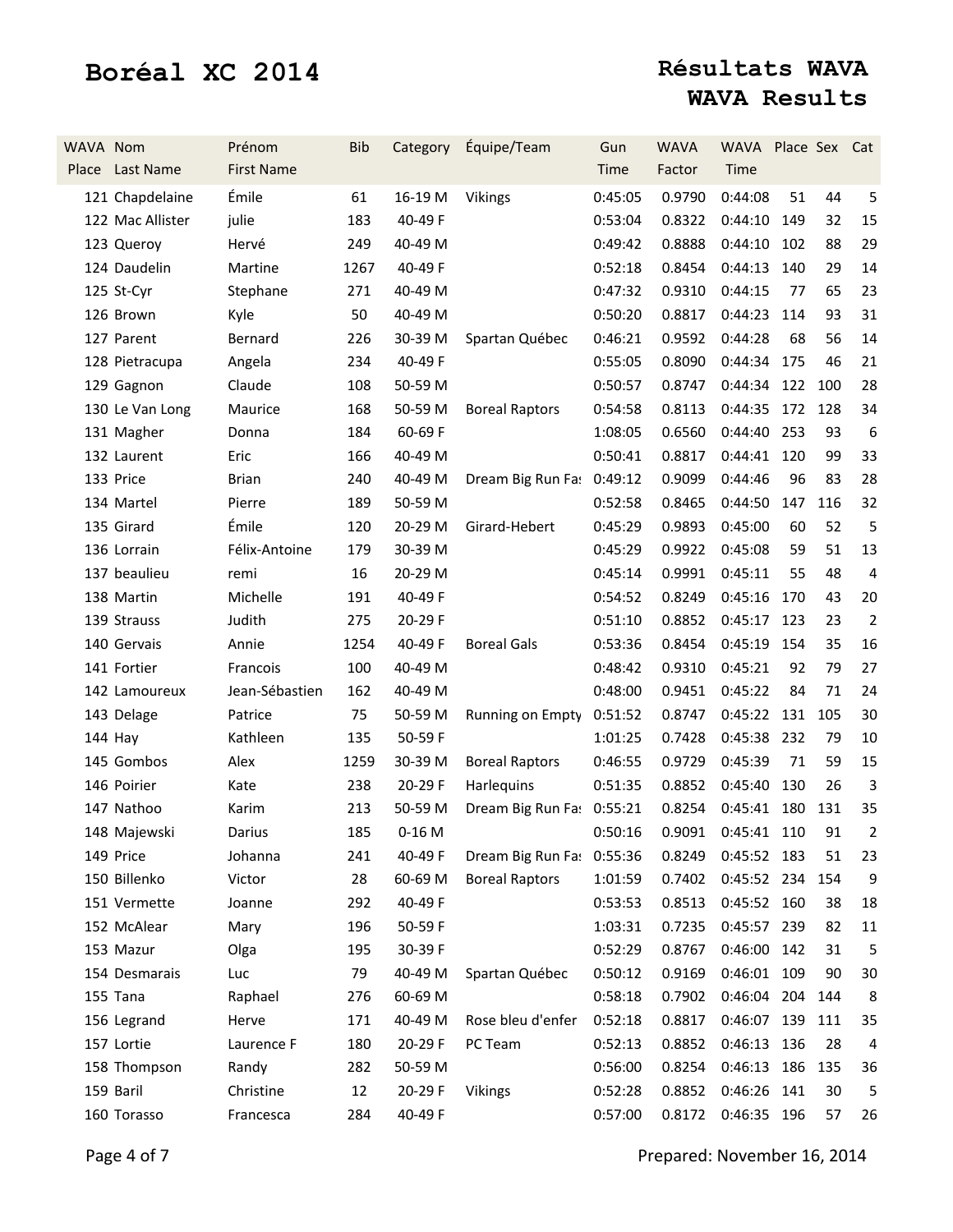| WAVA Nom | Place Last Name               | Prénom<br><b>First Name</b> | <b>Bib</b>   | Category | Équipe/Team    | Gun<br>Time | <b>WAVA</b><br>Factor         | WAVA Place Sex Cat<br>Time |     |     |                  |
|----------|-------------------------------|-----------------------------|--------------|----------|----------------|-------------|-------------------------------|----------------------------|-----|-----|------------------|
|          | 161 Camire                    | Guy                         | 55           | 40-49 M  |                | 0:51:14     | 0.9099                        | 0:46:37 124                |     | 101 | 34               |
|          | 162 Proteau                   | Véronique                   | 244          | 40-49 F  |                | 0:55:08     | 0.8454                        | 0:46:37 177                |     | 48  | 22               |
|          | 163 Nadeau                    | Sylvie                      | 210          | 40-49 F  |                | 0:54:29     | 0.8567                        | 0:46:40                    | 165 | 40  | 19               |
|          | 164 Fortin                    | Rachel                      | 103          | 40-49 F  |                | 0:56:10     | 0.8322                        | 0:46:44                    | 188 | 52  | 24               |
|          | 165 Sleep                     | Melanie                     | 269          | 30-39 F  | St. T. Swifts  | 0:53:43     | 0.8701                        | 0:46:44 157                |     | 37  | $\overline{7}$   |
|          | 166 Bernicky                  | Denis                       | 22           | 50-59 M  | Harlequins     | 0:53:53     | 0.8676                        | 0:46:45 159                |     | 122 | 33               |
|          | 167 Hebert                    | Chantal-Lise                | 136          | 50-59 F  |                | 1:01:21     | 0.7621                        | 0:46:46 231                |     | 78  | $9\,$            |
|          | 168 Nicho                     | Luis                        | 215          | 30-39 M  |                | 0:47:41     | 0.9840                        | 0:46:55                    | 80  | 68  | 16               |
|          | 169 Paquette                  | Julie                       | 224          | 30-39 F  |                | 0:54:37     | 0.8616                        | 0:47:04                    | 168 | 41  | 8                |
|          | 170 Masse                     | Sylvain                     | 194          | 40-49 M  | Spartan Québec | 0:52:39     | 0.8958                        | 0:47:10 143                |     | 112 | 36               |
| 171 Cyr  |                               | Marianne                    | 72           | 30-39 F  |                | 0:53:35     | 0.8814                        | 0:47:13 153                |     | 34  | $\boldsymbol{6}$ |
|          | 172 Quartz                    | Wayne                       | 248          | 60-69 M  |                | 1:01:59     | 0.7620                        | 0:47:14 235                |     | 155 | 10               |
|          | 173 Plante                    | Richard                     | 235          | 30-39 M  |                | 0:49:07     | 0.9662                        | 0:47:27                    | 94  | 81  | 18               |
|          | 174 alessandria               | frédérick                   | 3            | 40-49 M  |                | 0:50:39     | 0.9380                        | 0:47:31                    | 119 | 98  | 32               |
|          | 175 Ostiguy                   | Francois                    | 219          | 20-29 M  | Spartan Québec | 0:47:35     | 0.9999                        | 0:47:35                    | 78  | 66  | $\boldsymbol{6}$ |
|          | 176 Biron                     | Francis                     | 29           | 30-39 M  |                | 0:48:25     | 0.9840                        | 0:47:38                    | 89  | 76  | 17               |
|          | 177 Dion                      | Patrick                     | 82           | 30-39 M  | Spartan Québec | 0:49:19     | 0.9662                        | 0:47:39                    | 99  | 86  | 20               |
|          | 178 Desrochers Laflar Camille |                             | 80           | 16-19F   | <b>Vikings</b> | 0:54:29     | 0.8756                        | 0:47:42                    | 164 | 39  | 3                |
|          | 179 Hébert                    | Marie-Anne                  | 139          | 40-49 F  | Girard-Hebert  | 0:59:10     | 0.8090                        | 0:47:52 214                |     | 70  | 32               |
|          | 180 Phoenix                   | Anne-Marie                  | 232          | 50-59 F  |                | 1:03:40     | 0.7525                        | 0:47:54 241                |     | 84  | 12               |
|          | 181 Racine                    | Isabelle                    | 251          | 40-49 F  |                | 0:57:35     | 0.8322                        | 0:47:56 199                |     | 58  | 27               |
|          | <b>182 Guo</b>                | Weiming                     | 132          | 40-49 M  |                | 0:53:37     | 0.8958                        | 0:48:02 155                |     | 120 | 40               |
|          | 183 Calderon                  | Pedro                       | 1270         | 50-59 M  |                | 0:58:16     | 0.8254                        | 0:48:06 203                |     | 143 | 41               |
|          | 184 della rocca               | christina                   | 76           | 40-49 F  |                | 0:56:55     | 0.8454                        | 0:48:07                    | 195 | 56  | 25               |
|          | 185 Lalonde                   | Nathalie                    | 161          | 40-49 F  |                | 0:58:31     | 0.8249                        | 0:48:16 207                |     | 63  | 30               |
|          | 186 Phemgrasmy                | Mettana                     | 231          | 20-29 F  | PC Team        | 0:54:41     | 0.8852                        | 0:48:24                    | 169 | 42  | $\boldsymbol{6}$ |
|          | 187 Gagnon                    | Myriam                      | 110          | 40-49 F  |                | 0:58:19     | 0.8322                        | 0:48:32 205                |     | 61  | 28               |
|          | 188 Arseneau                  | Renée                       | 8            | 40-49 F  |                |             | 0:58:55  0.8249  0:48:36  210 |                            |     | 66  | 31               |
|          | 189 Barrette                  | Jean                        | 13           | 50-59 M  |                | 0:56:01     | 0.8676                        | 0:48:36 187                |     | 136 | 37               |
|          | 190 Foley                     | Kimberly                    | 96           | 20-29 F  |                | 0:54:55     | 0.8852                        | 0:48:37 171                |     | 44  | 7                |
|          | 191 McLeod                    | Lindsay                     | 199          | 40-49 F  |                | 0:58:26     | 0.8322                        | 0:48:38 206                |     | 62  | 29               |
|          | 192 GAUTHIER                  | <b>STEPHANE</b>             | 115          | 30-39 M  |                | 0:50:21     | 0.9662                        | 0:48:39 115                |     | 94  | 21               |
|          | 193 McCulloch                 | Maggie                      | 197          | 40-49 F  | St. T. Swifts  | 1:00:09     | 0.8090                        | 0:48:39 224                |     | 76  | 35               |
|          | 194 Daoust                    | Dominique                   | 73           | 40-49 F  | St. T. Swifts  | 0:59:36     | 0.8172                        | 0:48:42 222                |     | 74  | 33               |
|          | 195 Abraira                   | Ron                         | $\mathbf{1}$ | 50-59 M  |                | 0:57:33     | 0.8465                        | 0:48:43 197                |     | 140 | 39               |
|          | 196 Labonté                   | Marie-Claude                | 154          | 30-39 F  | Spartan Québec | 0:55:25     | 0.8793                        | 0:48:43 182                |     | 50  | 9                |
|          | 197 rosa                      | michel                      | 260          | 50-59 M  |                | 0:56:14     | 0.8676                        | 0:48:47                    | 189 | 137 | 38               |
|          | 198 Quagliariello             | Riccardo                    | 247          | 40-49 M  |                | 0:55:22     | 0.8817                        | 0:48:49                    | 181 | 132 | 44               |
|          | 199 bouchard paquet antoine   |                             | 34           | 20-29 M  |                | 0:49:07     | 0.9961                        | 0:48:56                    | 95  | 82  | 7                |
|          | 200 Langdeau McGee Dominic    |                             | 163          | 30-39 M  |                | 0:49:15     | 0.9952                        | 0:49:01                    | 97  | 84  | 19               |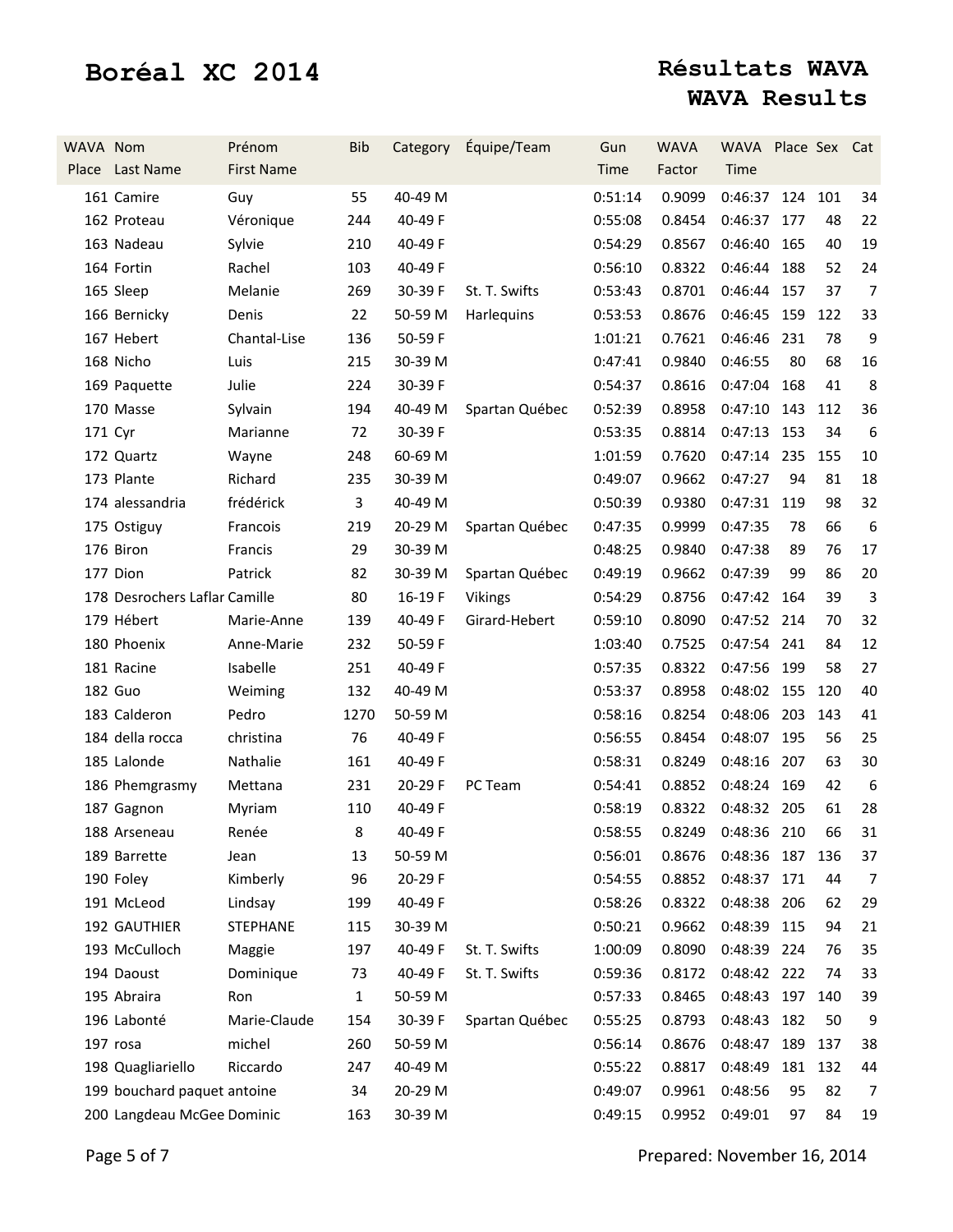| WAVA Nom | Place Last Name             | Prénom<br><b>First Name</b> | <b>Bib</b>     | Category | Équipe/Team               | Gun<br>Time | <b>WAVA</b><br>Factor  | WAVA Place Sex<br>Time |         |     | Cat            |
|----------|-----------------------------|-----------------------------|----------------|----------|---------------------------|-------------|------------------------|------------------------|---------|-----|----------------|
|          | 201 Thienot                 | Stephane                    | 281            | 40-49 M  | Dream Big Run Fa:         | 0:53:03     | 0.9240                 | 0:49:01                | 148 117 |     | 38             |
|          | 202 Bourgoin                | Diane                       | 44             | 40-49 F  |                           | 1:00:32     | 0.8172                 | 0:49:28 225            |         | 77  | 36             |
|          | 203 Fleurant                | Éric                        | 94             | 40-49 M  | <b>Benoit Lavigne</b>     | 0:52:44     | 0.9380                 | 0:49:28                | 144     | 113 | 37             |
|          | 204 Senechal                | Gerry                       | 264            | 50-59 M  |                           | 0:58:06     | 0.8536                 | 0:49:36 200 142        |         |     | 40             |
|          | 205 Merlin                  | Thomas                      | 1262           | 40-49 M  |                           | 0:53:46     | 0.9240                 | 0:49:41 158 121        |         |     | 41             |
|          | 206 Arseneau                | Denise                      | $\overline{7}$ | 40-49 F  |                           | 1:01:47     | 0.8090                 | 0:49:59 233            |         | 80  | 37             |
|          | 207 Tessier                 | Eliane                      | 278            | 30-39 F  |                           | 0:56:54     | 0.8793                 | 0:50:02 194            |         | 55  | 10             |
|          | 208 Rioux                   | Stéphane                    | 255            | 40-49 M  |                           | 0:55:01     | 0.9099                 | 0:50:04 174 129        |         |     | 42             |
|          | 209 Bartolette              | Walter                      | 14             | 40-49 M  | Jabuti                    | 0:53:19     | 0.9451                 | 0:50:24 151 118        |         |     | 39             |
|          | 210 Duval                   | Robbie                      | 88             | 50-59 F  |                           | 1:05:21     | 0.7718                 | 0:50:26 247            |         | 88  | 13             |
|          | 211 Prugar                  | Anna                        | 246            | 30-39 F  |                           | 0:58:36     | 0.8616                 | 0:50:29                | 209     | 65  | 12             |
|          | 212 Morin-Lacoste           | Annie                       | 206            | 16-19F   |                           | 0:59:15     | 0.8557                 | 0:50:42 216            |         | 72  | 4              |
|          | 213 Géraud                  | Florian                     | 117            | 30-39 M  | Harlequins                | 0:52:53     | 0.9592                 | 0:50:43 145            |         | 114 | 25             |
|          | 214 Riano                   | Miguel                      | 253            | 40-49 M  |                           | 0:55:17     | 0.9240                 | 0:51:04 178 130        |         |     | 43             |
|          | 215 Nolet                   | Sandra                      | 217            | 30-39 F  |                           | 0:59:00     | 0.8661                 | 0:51:06                | 212     | 68  | 14             |
|          | 216 Cordeau                 | Louis                       | 70             | 30-39 M  |                           | 0:52:13     | 0.9788                 | 0:51:06 137            |         | 109 | 23             |
|          | 217 Rola                    | Marta                       | 259            | 30-39 F  |                           | 0:58:36     | 0.8737                 | 0:51:12 208            |         | 64  | 11             |
|          | 218 Leclerc                 | Louise                      | 170            | 40-49 F  | Dream Big Run Fa: 0:59:50 |             | 0.8567                 | 0:51:15 223            |         | 75  | 34             |
|          | 219 Roberge                 | Marc-Olivier                | 257            | 30-39 M  |                           | 0:52:12     | 0.9840                 | 0:51:22                | 135     | 108 | 22             |
|          | 220 St-Onge                 | Benjamin                    | 273            | 16-19 M  |                           | 0:54:36     | 0.9419                 | 0:51:26                | 167     | 127 | $\overline{7}$ |
|          | 221 Duchesne                | Gabrièle                    | 86             | 20-29 F  |                           | 0:58:11     | 0.8852                 | 0:51:30 201            |         | 59  | 8              |
|          | 222 Auger-Labelle           | Jean-Nicolas                | 10             | 16-19 M  |                           | 0:54:06     | 0.9550                 | 0:51:40                | 161     | 123 | 6              |
|          | 223 Del vecchio             | Sophie                      | 74             | 30-39 F  |                           | 0:58:59     | 0.8793                 | 0:51:52 211            |         | 67  | 13             |
|          | 224 Lemay-Vachereal Etienne |                             | 172            | 20-29 M  |                           | 0:51:56     | 0.9999                 | 0:51:56 132 106        |         |     | 8              |
|          | 225 Laframboise             | Nicholai                    | 160            | 30-39 M  | Harlequins                | 0:52:15     | 0.9952                 | 0:52:00 138 110        |         |     | 24             |
|          | 226 Girard                  | Sophie                      | 122            | 20-29 F  | Girard-Hebert             | 0:59:09     | 0.8852                 | 0:52:21 213            |         | 69  | 9              |
|          | 227 Pelchat                 | Veronique                   | 228            | 30-39 F  | R we there yet?           | 0:59:12     | 0.8849                 | 0:52:23 215            |         | 71  | 15             |
|          | 228 Shapiro                 | Chris                       | 265            | 40-49 M  |                           | 0:59:28     | 0.8817 0:52:26 220 147 |                        |         |     | 47             |
|          | 229 Bessette                | Patrick                     | 26             | 30-39 M  | Spartan Québec            | 0:52:54     | 0.9952                 | 0:52:39 146 115        |         |     | 26             |
|          | 230 Bertrand                | Benoit                      | 24             | 40-49 M  |                           | 0:59:20     | 0.8888                 | 0:52:44 217 145        |         |     | 45             |
|          | 231 Boutin                  | Pascal                      | 46             | 30-39 M  |                           | 0:54:11     | 0.9788                 | 0:53:02 162 124        |         |     | 27             |
|          | 232 Massarelli              | Mark                        | 193            | 40-49 M  | Running on Empty          | 1:01:14     | 0.8817                 | 0:53:59 229 152        |         |     | 51             |
|          | 233 Chambers                | Paul                        | 60             | 40-49 M  | Dream Big Run Fa: 0:59:21 |             | 0.9099                 | 0:54:00 218 146        |         |     | 46             |
|          | 234 Tyers                   | Alexandre                   | 287            | 30-39 M  |                           | 0:54:31     | 0.9975                 | 0:54:23 166 126        |         |     | 28             |
|          | 235 Geller                  | Adrian                      | 116            | 40-49 M  | Running on Empty          | 1:01:14     | 0.8888                 | 0:54:26 230 153        |         |     | 52             |
|          | 236 Mullins                 | Maureen                     | 208            | 50-59 F  |                           | 1:13:23     | 0.7428                 | 0:54:31 265 101        |         |     | 14             |
|          | 237 Paradis                 | Étienne                     | 225            | 30-39 M  |                           | 0:57:34     | 0.9521                 | 0:54:48 198 141        |         |     | 31             |
|          | 238 Ricard                  | Stephane                    | 254            | 40-49 M  |                           | 1:00:43     | 0.9028                 | 0:54:49 226 149        |         |     | 49             |
|          | 239 Fontaine                | Marie-Josee                 | 98             | 40-49 F  |                           | 1:08:37     | 0.8002                 | 0:54:54 256            |         | 95  | 39             |
|          | 240 Wilson                  | Chris                       | 128            | 50-59 M  |                           | 1:04:54     | 0.8465                 | 0:54:57 245 159        |         |     | 43             |